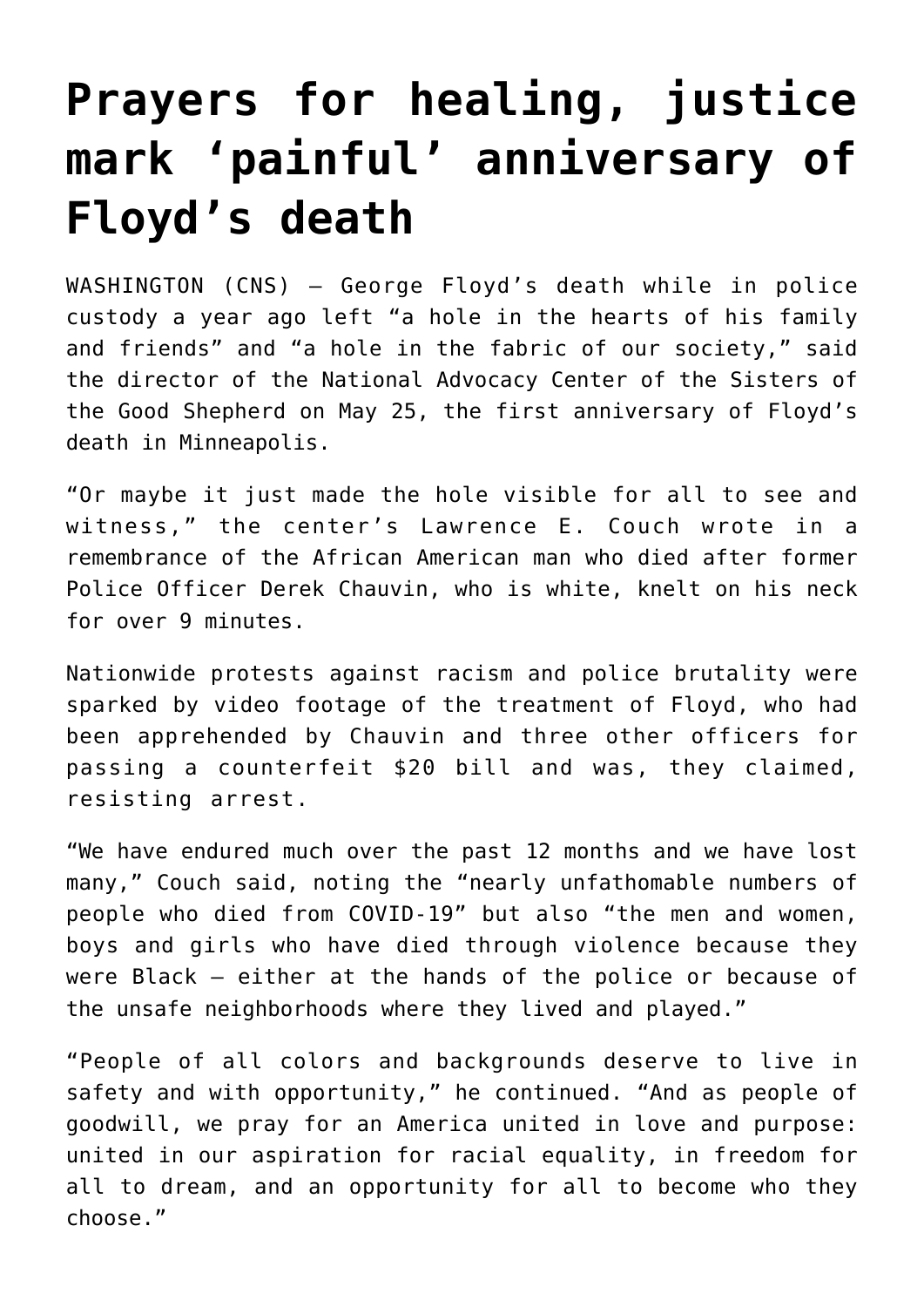In remembering Floyd, Couch offered prayers "for his family on this painful first anniversary of his death."

"We pray also for healing and understanding, for mercy, justice and change," he said.

Floyd was "a child of God," who "had dignity and worth," added Couch. "In death he is initiating change. The evil of racism cannot be eliminated overnight, but it can no longer be overlooked. The patching and mending of America has begun."

Chauvin was fired and charged with second-degree murder, third-degree murder and second-degree manslaughter. He was found guilty on all three charges April 20, but he has yet to be sentenced.

On May 12, Hennepin County District Judge Peter Cahill allowed for the prosecution to seek a greater prison sentence for Chauvin after finding that he treated Floyd "with particular cruelty."

Chauvin's defense lawyer has petitioned for a new trial.

The other former officers involved in Floyd's arrest, Thomas Lane, J. Kueng and Tou Thao, face trial on Aug. 23 for charges alleging they aided and abetted second-degree murder and manslaughter.

All four former officers also now face federal charges that they willfully violated Floyd's constitutional rights as he was restrained face down on the pavement and gasping for air.

On the anniversary of his death, President Joe Biden and Vice President Kamala Harris met with family members of Floyd.

Adding her voice to remembrances of Floyd was the Rev. Jennifer Butler, CEO of Faith in Public Life, who called on Congress to pass the BREATHE Act, which would redirect taxpayer resources from policing and into new public resources aimed at making "communities safer and equitable."